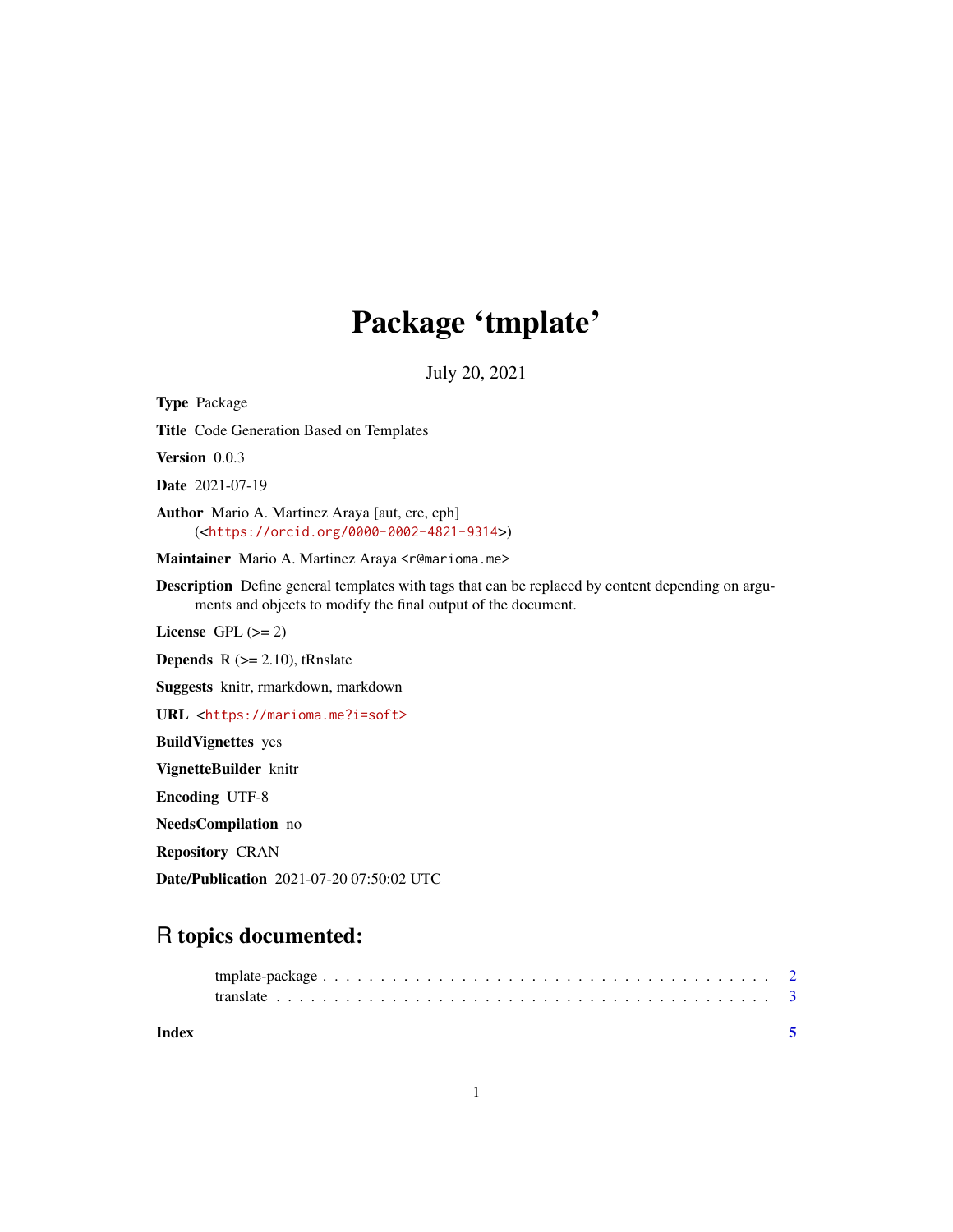#### Description

Define general templates with tags that can be replaced by content depending on arguments and objects to modify the final output of the document.

#### Details

Function translate receives a template (as a character vector with the lines of a template file which contains tags either for content or R code) a list of argument variables that will be used to translate those tags to content. The evaluation is performed in an environment defined by the user and replaces its output in the template returning a character vector with the lines of the resulting template.

#### Examples

```
library(tmplate)
#
### use the following template file
T <- readLines(system.file("examples/template.txt", package = "tmplate"))
#
### translate template content using the following values as input arguments
TT <- translate(
SHELL_CALL='#!/bin/bash',
SLURM_SBATCH=ifelse(.Platform$OS.type=="unix",
ifelse(system("clu=$(sinfo --version 2>&1) || clu=`echo -1`; echo $clu", intern = TRUE)=="-1",
'<:MISS:>','#SBATCH '),'<:MISS:>'),
SLURM_PARTITION='<:SLURM_SBATCH:>--partition=defq',
SLURM_ASK_NODES=2,
SLURM_NODES='<:SLURM_SBATCH:>--nodes=<:SLURM_ASK_NODES:>',
SLURM_ASK_TASKS=4,
SLURM_TASKS='<:SLURM_SBATCH:>--ntasks-per-node=<:SLURM_ASK_TASKS:>',
SLURM_MEMORY='<:SLURM_SBATCH:>--memory=2gb',
SLURM_TIME='<:SLURM_SBATCH:>--time=1:00:00',
SLURM_ARRAY="<:MISS:>",
MODULES_LOAD='module load module/for/openmpi module/for/R',
WORKDIR=ifelse('<:SLURM_SBATCH:>'!='#SBATCH','# no slurm machine','cd ${SLURM_SUBMIT_DIR}'),
TASK="<:MISS:>",
PASS_TASK="<:MISS:>",
PASS_TASK_VAR="<:MISS:>",
MPI_N="<:MISS:>",
MPI_ASK_N='<r@ <:SLURM_ASK_NODES:> * <:SLURM_ASK_TASKS:> @>',
R_HOME=R.home("bin"),
R_OPTIONS='--no-save --no-restore',
R_FILE_INPUT='script.R',
R_ARGS='',
R_FILE_OUTPUT='output.Rout',
MPIRUN='mpirun --mca mpi_warn_on_fork 0 -n <:MPI_ASK_N:> /
```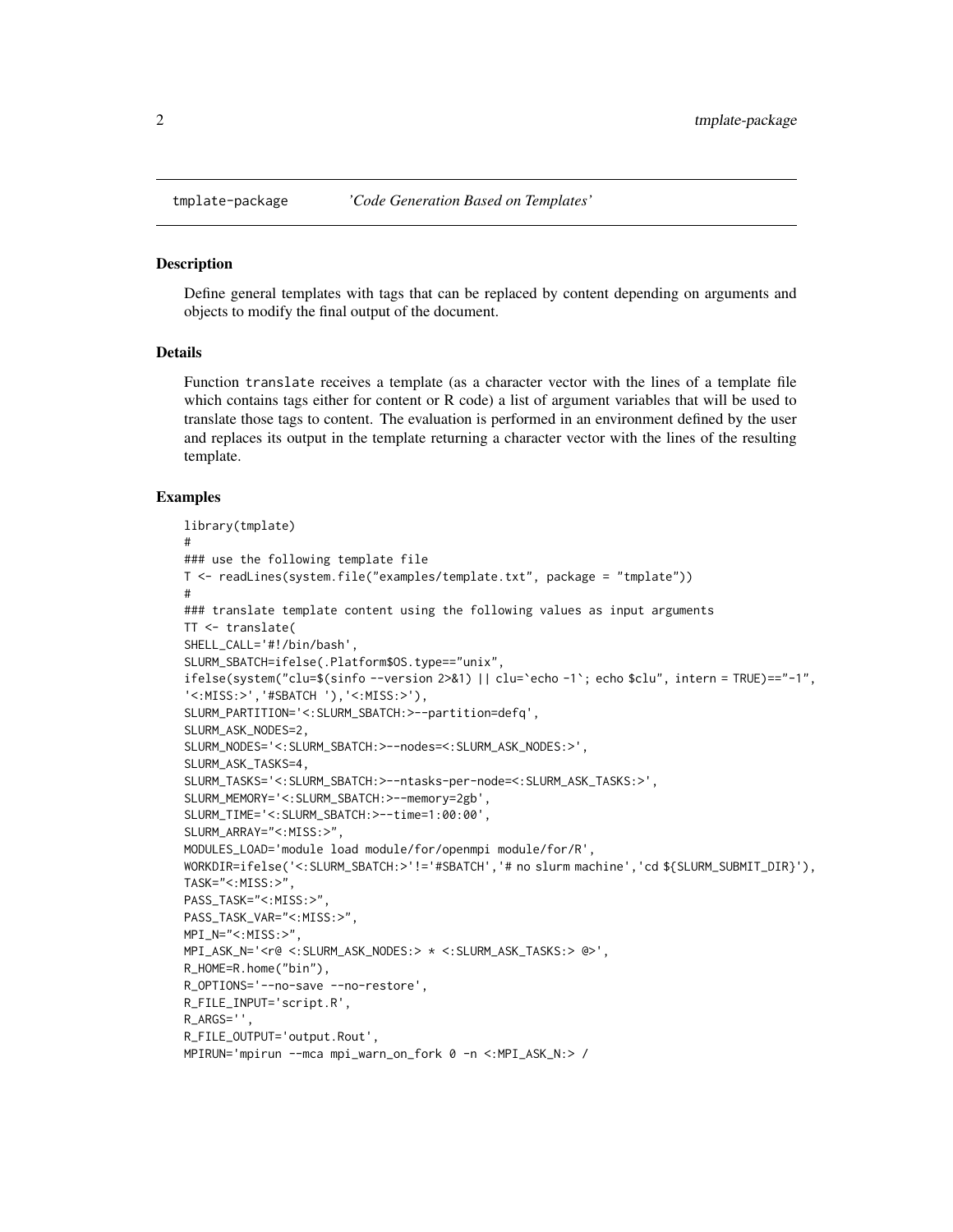#### <span id="page-2-0"></span>translate 3

```
<:R_HOME:>/Rscript <:R_OPTIONS:> "<:R_FILE_INPUT:>" /
<r@ ifelse(!any(grepl("^<:MISS:>$","<:SLURM_ARRAY:>")),"<:PASS_TASK_VAR:>","") @> /
<:R_ARGS:> > <:R_FILE_OUTPUT:>',
MESSAGE_CLOSE='echo "Job submitted on $(date)."',
drop = TRUE,default = "MISS",
template = T
\lambda#
### run TT to display resulting output (or print using 'cat' with newline as separator)
TT
#
### Or See instructions in the following file:
### (example present in the vignette)
source(system.file("examples/example.R", package = "tmplate"))
```
#### translate *Translate tags and R code in template*

#### Description

Evaluate tags and inline or chunks of R code present in general template files to produce variable content depending on some input arguments.

#### Usage

```
translate(vars, ..., template, drop = FALSE, default = "NULL",
       warn = TRUE, start = "<:", end = ":>", redo = 2,
       envir = new.env(parent = parent.frame()), retrans = 2,
       debug = FALSE)
```
#### Arguments

| vars       | list with named elements containing arbitrary variables to search in templates.<br>To specify variables should be used one of the arguments vars or  but not<br>both. If both are defined only vars is used. |
|------------|--------------------------------------------------------------------------------------------------------------------------------------------------------------------------------------------------------------|
| $\ddots$ . | arbitrary variables to search in templates.                                                                                                                                                                  |
| template   | path to template to evaluate.                                                                                                                                                                                |
| drop       | drop lines with non evaluated variables? Default to FALSE.                                                                                                                                                   |
| default    | default character to translate for not given or missing variables. Default to<br>"NULL" (will appear preceded by "<:" and ":>" or startNULLend in translated<br>file).                                       |
| warn       | print warning if some variables are still not translated in the finel file. Default to<br>TRUE. If FALSE process will stop returning an error.                                                               |
| start      | line number where the R code chunk starts, or string to match start of variable.<br>Default to " $\lt$ :".                                                                                                   |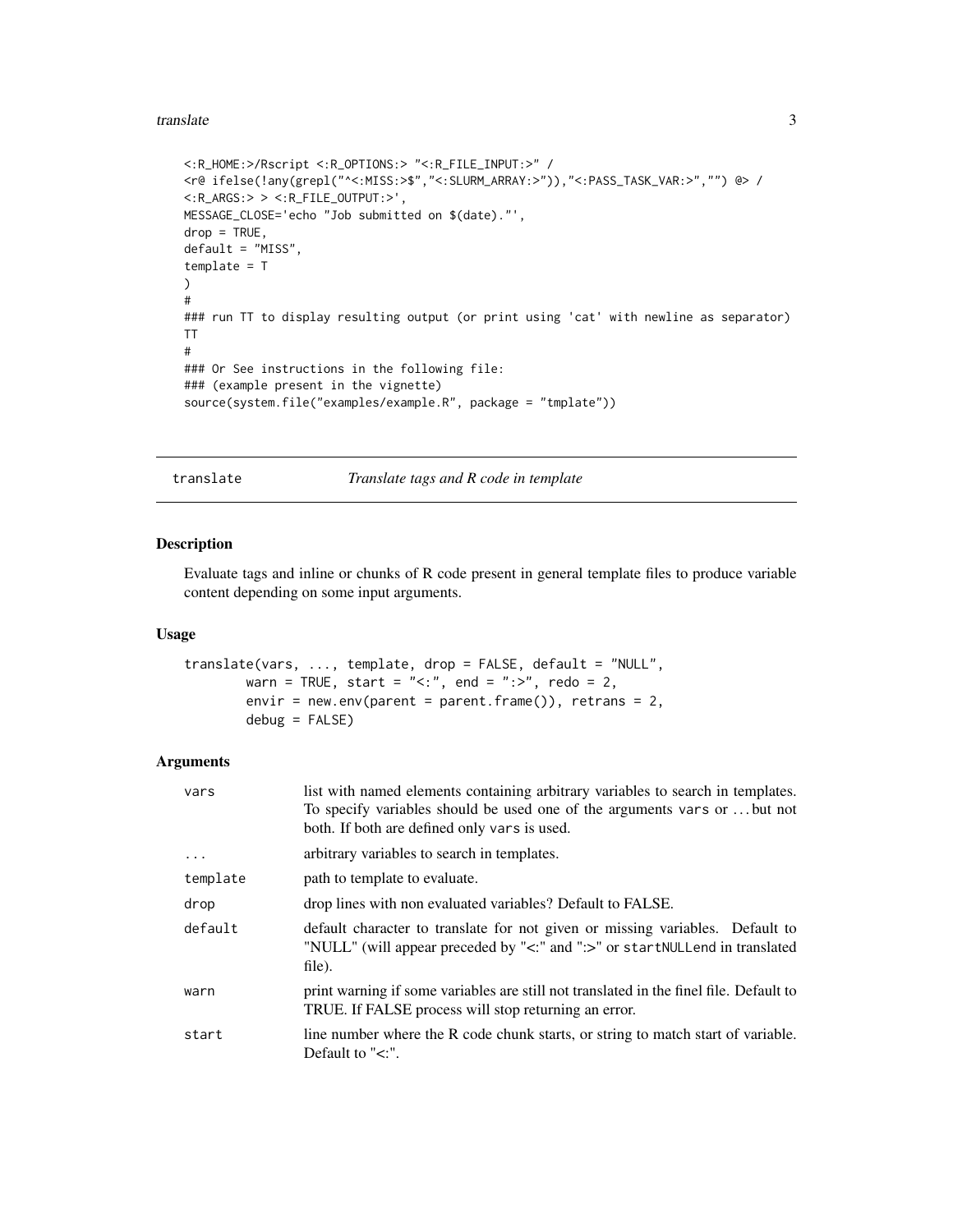<span id="page-3-0"></span>

| end     | line number where the R code chunk ends, or string to match end of variable.<br>Default to " $\gg$ ".                         |
|---------|-------------------------------------------------------------------------------------------------------------------------------|
| redo    | how many times translate? Default to 2 (so variables can appear in definition of<br>other variables and still be translated). |
| retrans | retranslate a template a number of times.                                                                                     |
| envir   | environment where to evaluate R code.                                                                                         |
| debug   | logical. Default to FALSE (no debug).                                                                                         |

#### Details

The function translate evaluate 'tags' and inline or chunks of R code in a template modifying its content. The tags are calls that point to argument variables which are provided by the user. Thus, the main input arguments for translate are the template (provided as a character vector where each element correspond to a line in the template file) and the variables which will be used to evaluate the tags in the template to update its content. The evaluation is performed in an environment which can also be defined by the user. The output of translate is a character vector where each element correspond to the line of the modified template. The tags names are denoted in betweed <: :>, for example  $\leq$ : tag\_name: $\geq$ , and they must be placed in the position where we want their evaluation to occur and output to appear. We should provide tag\_name = value in the arguments of function translate. The inline or chunks of R code must follow the rules set in translate r code. See [tRnslate package vignette](../../tRnslate/doc/tRnslate.html) or run vignette(tRnslate). For more details see [tmplate package](../doc/tmplate.html) [vignette](../doc/tmplate.html) or run vignette("tmplate"). For an example see [tmplate-package.](#page-1-1)

#### Value

Once tags and the chunks or inline R code are evaluated by translate using the input arguments given, then it returns a character vector where each element corresponds to the original line in the template file where the tags, chunks and inline code has been replaced by its output. This content can be seen in console or written to disc, for example, by using cat (it requires to use sep =  $"\n\n\eta$ ).

#### Author(s)

Mario A. Martinez Araya, <r@marioma.me>

#### Examples

```
## To see an example in R console run:
##
## ?tmplate::tmplate
##
## Or See instructions in the following file:
## (example present in the vignette)
source(system.file("examples/example.R", package = "tmplate"))
```